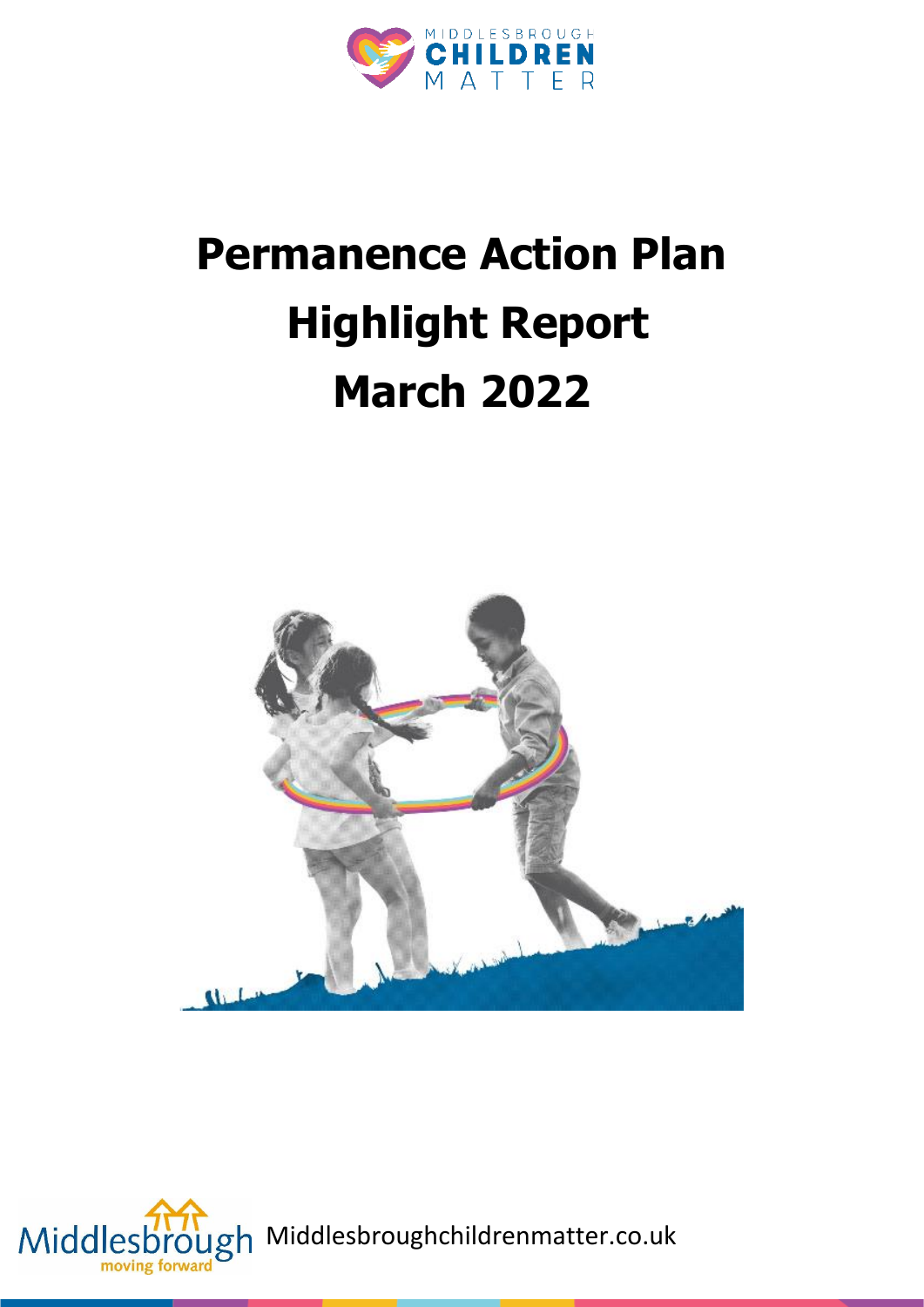

Corporate Parenting Board receive updates on a bi-monthly basis with the last update before Board in January 2022.

#### 1.0 Ofsted November 2019

In November 2019 Ofsted reported that:

- Middlesbrough has a particularly high rate of children in care against national comparators, and this level was increasing.
- Children are experiencing longstanding neglect come into care too late, and decisions for them to do so are made in response to a crisis
- There are serious delays in achieving permanence for most children in care.
- Early permanence is not prioritised for children in Middlesbrough, and there is a lack of parallel planning, which creates delay in achieving stability. There are missed opportunities to place children early for fostering for adoption
- Children subject to care orders have lived at home for several years, without timely and purposeful review of whether the Care Order is still required.
- Children experience significant delay in securing permanence through adoption.
- Too many changes in social workers also affect the quality of decisionmaking because new workers do not know children well enough to be confident about the plans that are proposed and agree to changes at short notice.
- When children's placements become fragile, there is a lack of coordinated support for both children and their carers to prevent disruption. Some children, including very young children, have experienced too many changes in placement before their permanent placement is identified.
- Family arrangements are pursued sequentially, and for too long, when children cannot live at home.



gh Middlesbroughchildrenmatter.co.uk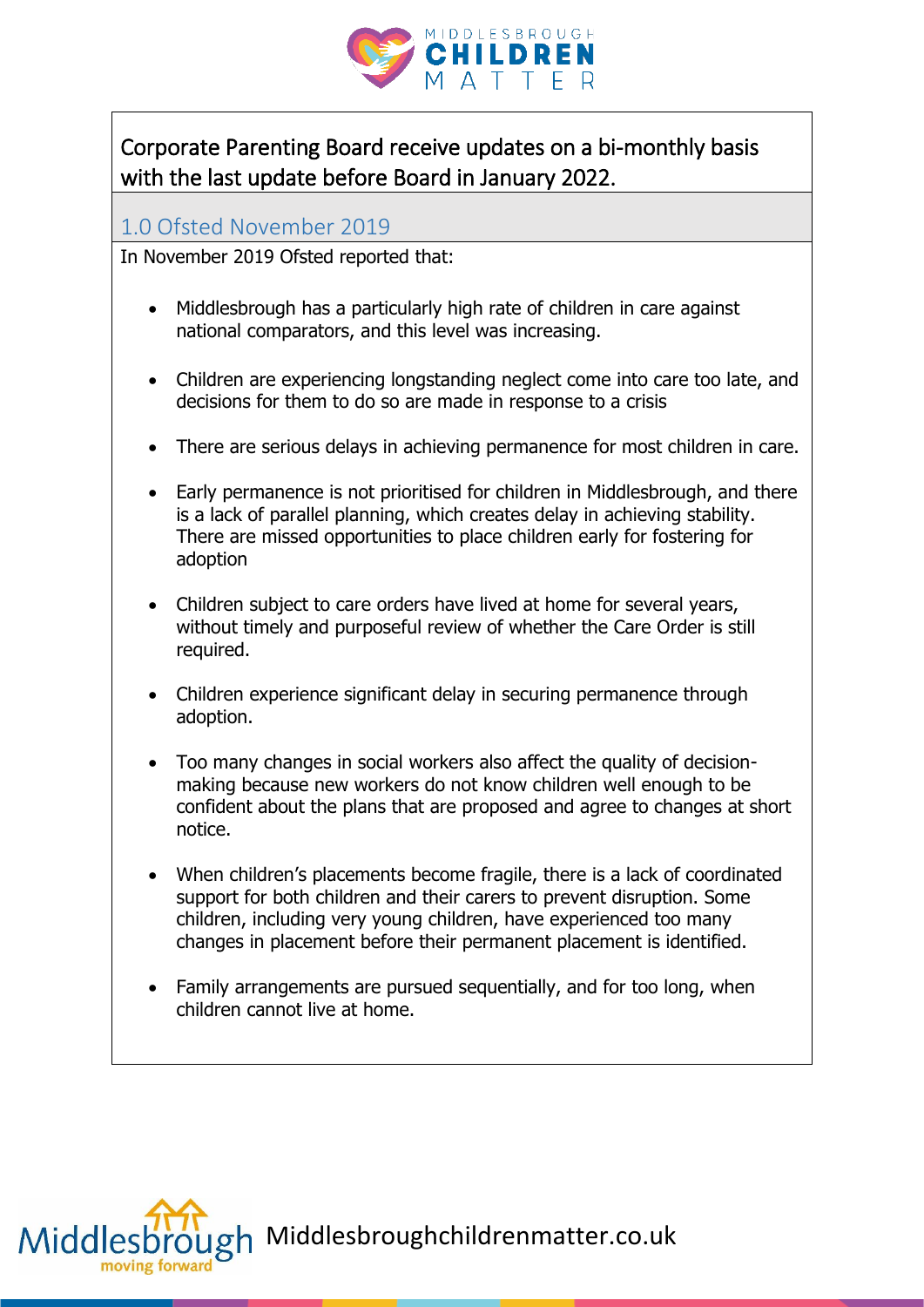

- There are delays in securing special guardianship orders for connected carers, although the support provided to many of these arrangements is good.
- Insufficient attention is given to ensuring timely care planning, particularly for very young children.
- Senior management panels and inconsistent legal advice provide insufficient scrutiny for understanding children's experiences and to ensure that their needs are met in a timely way.

#### 2.0 Our Response

The Corporate Parenting Strategy for Children and Young People in Middlesbrough was presented to and signed off by Corporate Parenting Board in December 2020.

The strategy sets out our vision and action plan for how the Council and our partners will support children and young people who are in our care, and our care leavers, to achieve the best possible outcomes in their lives. Transforming our approach to corporate parenting.

Our Permanency Action Plan for Children and Young People was developed in consultation with partners and is built around the six permanency priorities set out in our Corporate Parenting Strategy. The action plan defines how Children's Social Care will achieve the vision.

Our Permanency Action Plan will be systematically reviewed and updated as actions are completed, towards achievement of the priority outcomes we have identified over the 3-year cycle of our plan.

The overall responsible Council officer for the Permanency Action Plan for Children and Young People is the Director of Children's Services (DCS). For each of the six priority themes, a senior Council officer has been delegated by the DCS as the accountable lead for maintaining an overview of the priorities set out in the action plan.

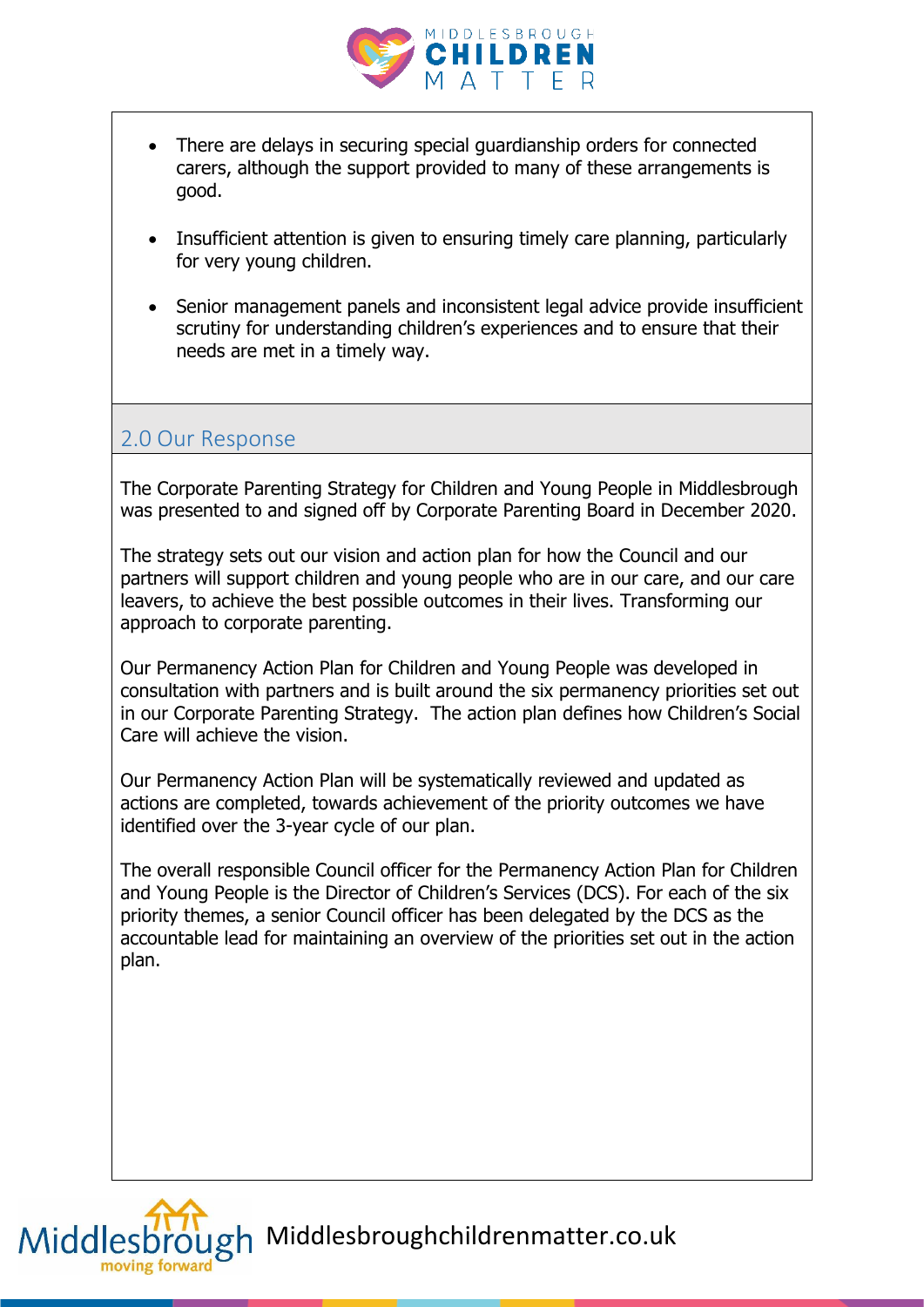

#### **Themes and Responsible Officers**

| Theme          |                                                                    | Lead Accountable Officer        |
|----------------|--------------------------------------------------------------------|---------------------------------|
| $\mathbf{1}$   | Strengthening Permanency in Our Social Work Practice               | Ben Short                       |
| 2              | Growing Our Multi-Agency Partnerships for Permanency               | Siobhan Davies                  |
| 3              | Reducing Drift and Delay for Achieving Permanency                  | Paula Jemson                    |
| $\overline{4}$ | Strengthening the Voice of Children and Young People in Permanency | Siobhan Davies                  |
| 5              | Improving the Way we Capture and Use Our Data for Permanency       | Paula Jemson                    |
| 6              | Supporting Permanency in Education, Employment & Training          | Victoria Banks and Paula Jemson |

## 3.0 Progress Against Each Theme

#### **Theme 1 - Strengthening Permanency in Our Social Work Practice**

- Permanency Pathway is in place and is regularly communicated to staff.
- Legal Gateway Panel is embedded and work has been underway to strengthen the recording of management oversight and rationale to fully evidence decision making.
- A Legal Gateway Tracker is in place to progress and track care proceedings. Regular analysis is undertaken to understand the trends.
- Strengthening Practice are delivering a comprehensive Permanence training programme to the workforce. Some final sessions are yet to take place. Practice Leads will then support ongoing learning with staff.
- Hot topic sessions continue to be scheduled to regularly update the staff on any developments with permanence work.
- Berri has been commissioned to support children's emotional health issues. It is an online assessment tool that will be used to inform assessments and care plans and will consider mental health, behaviour, emotional well-being, relationships, risk and attachment. Since February we have completed 81 Berri tools and are using the outcomes to support next steps for children.
- Revised practice standards for Care Leavers have been launched within the Pathways Service.
- A Workforce Recruitment Strategy is in place and recruitment of staff is ongoing with a new offer to experienced staff.

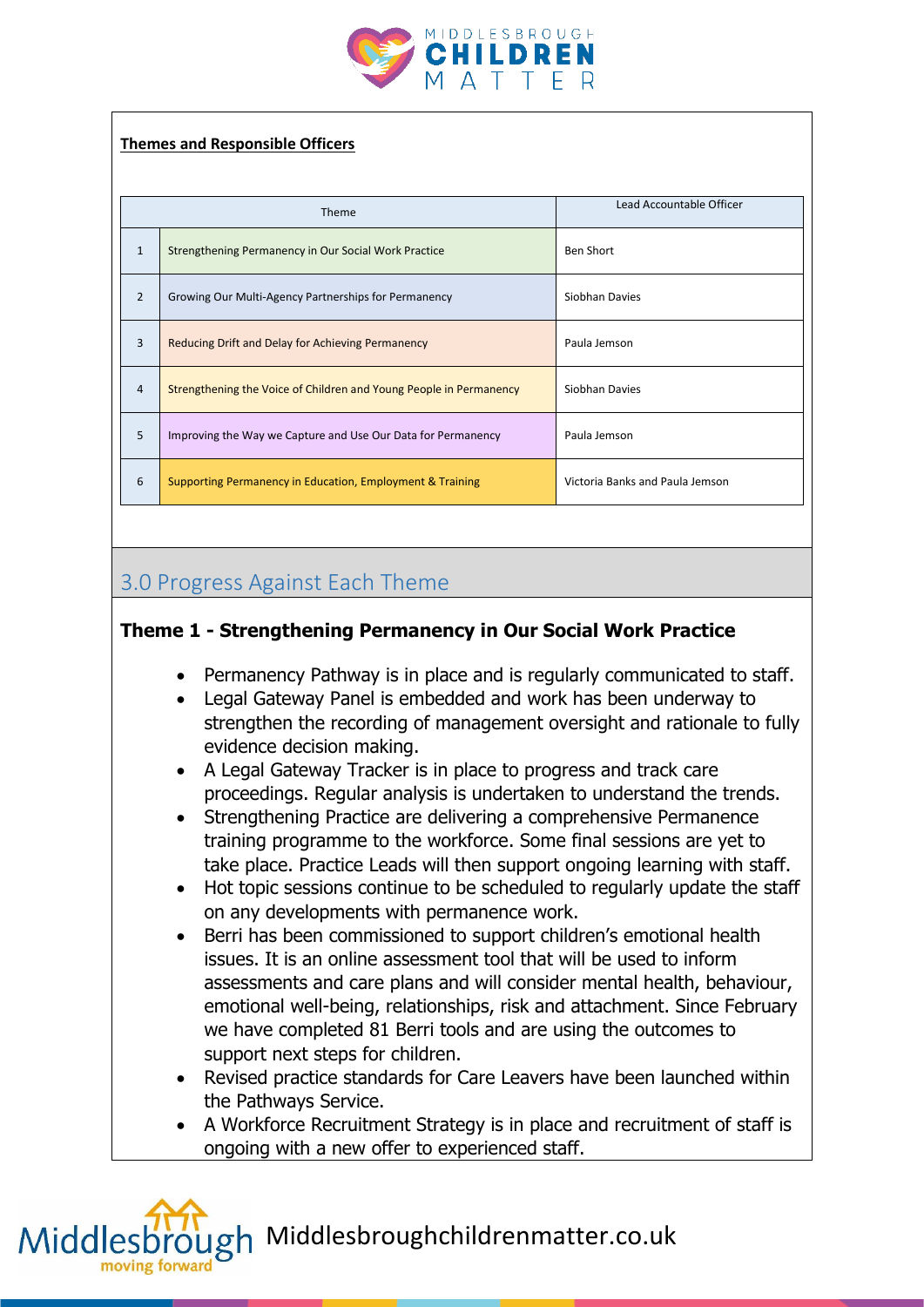

- We have recruited 3 permanent social workers to the CLA service who commence posts in April 2022.
- There has been a full review of the CLA service by Audit to Excellence in January and February. This has evidenced significantly reduced levels of inadequacy and improved levels of good audits.
- 87.5% of children consulted in the audit process said their lives had got better as a result of having a social worker. 12.5% of children said their lives had stayed the same.
- We are very excited about Practice Week 2022 (March  $14<sup>th</sup>$ - $18<sup>th</sup>$ ). This will have a focus on language, communication and identity which will support our social workers practice around children who are care experienced.

#### **Theme 2 - Growing Our Multi-Agency Partnerships for Permanence**

- Permanence Monitoring Group continues to be well supported by Adoption Tees Valley and the IRO Service.
- Strengthened reviewing processes and senior management oversight of the education of all looked after children continues to ensure that there is a reduction in fixed term exclusions, children accessing less than 25 hours of education and in unregistered educational provisions. This includes the SEN team, the Virtual School, Inclusion team, Early Years and Primary Inclusion team.
- North Yorkshire, as Partners in Practice have concluded the audit work in the fostering service and concluded that decision making in respect of Reg 24 Connected Carers is strong.
- A full review of all of the support offered to support children's emotional health has been undertaken. It is clear that there is a wide range of services available through the child's looked after plan, SEN and the Virtual School. Further work is required to develop the CAMHS offer to children in our care.
- SEN Team are developing a performance scorecard to report to the Director of Children's Care Quality and Performance Workshop on a monthly basis.

#### **Theme 3 – Reducing Drift and Delay for Achieving Permanence**

- Permanency Monitoring Group continues to be well embedded and supported by the Fostering team, Review and Development Unit and Adoption Tees Valley. This is successfully tracking all children from Care Order to permanence and continues to support children to reach their forever home in a timely way.
- The commissioned social work team remains in place to support children to achieve permanence in a timely manner. The team also supports practice development across the service.

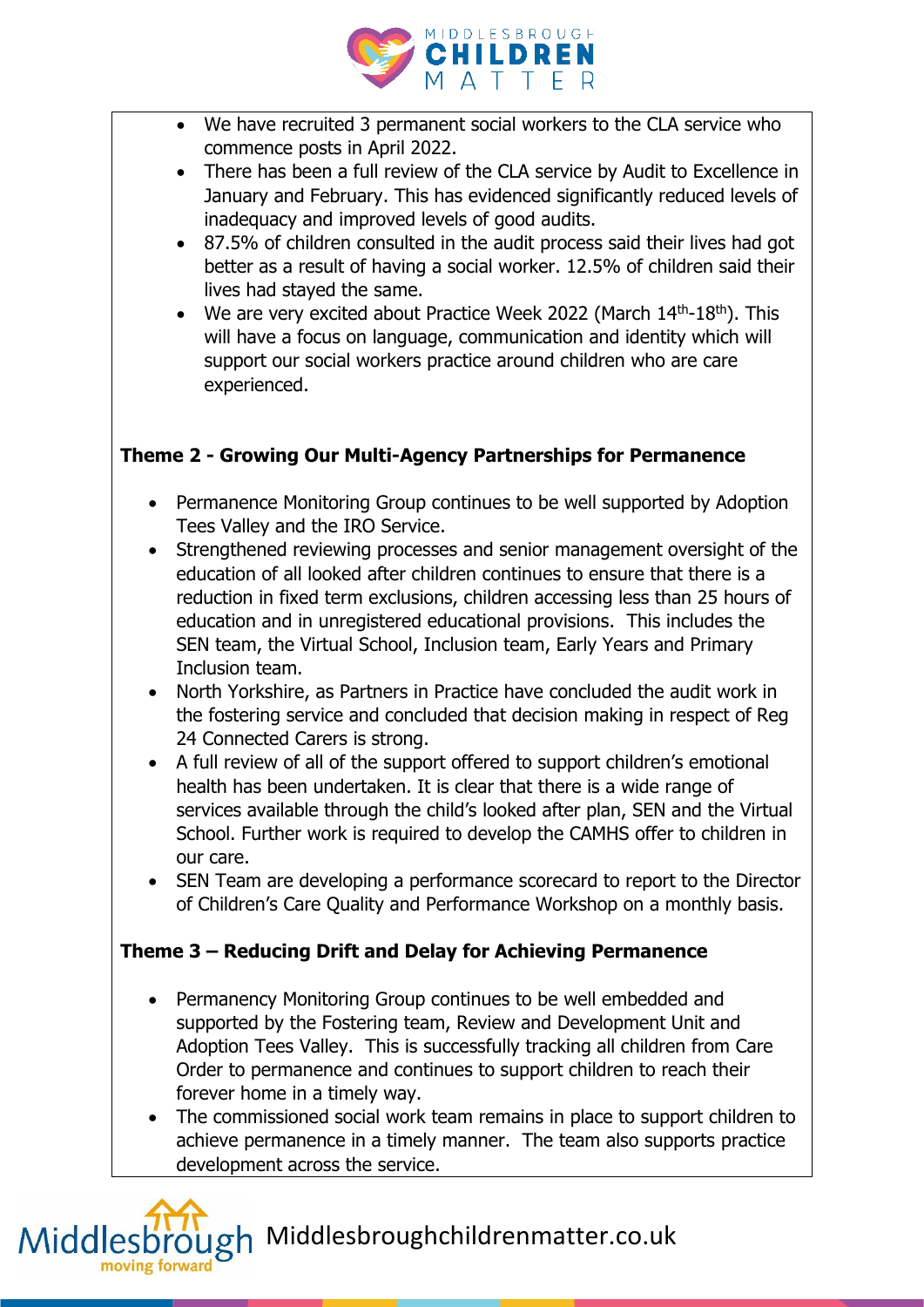

#### **Theme 4 – Strengthening the Voice of Children and Young People in Permanence**

- We are in the process of commissioning ARC Box, an online platform for life story work which will enhance the quality of this work and allow access to all those who are important to the child to contribute. Corporate Parenting Board may wish to see a demo of this app at a future board.
- Commissioned Service is in place to develop participation for looked after children and throughout the council – Participation People. The team will consider how young people are involved in changes to policy and practice.
- Recruitment for the Children in Care Council is ongoing.
- A care experienced young person now attends Corporate Parenting Board
- Care experienced young people delivered a workshop to Corporate Parenting Board regarding their journeys and experiences which was well received by Members.
- A Care Leavers event was held in February which was very well attended by young people celebrated the achievements of the young people. This was attended by Cllr Hobson as Chair of the Corporate Parenting Board. The organisation of the event was supported by two care experienced young people.
- A children in care residential event took place in early March which was a great success. This involved children from a number of different Local Authorities.
- Evidence from January and February audit activity in the service demonstrated that direct work, life story work and/ or plans to progress this is increasingly evident on children's records. Further work is required to ensure that what children are telling us is linked to assessments to inform decision making. Audit tells us that social workers and personal advisors know their children well.

#### **Theme 5 – Improving the way we use and Capture Data for Permanency**

- Performance report is delivered to each Corporate Parenting Board to ensure that there is rigorous oversight and challenge.
- Permanence Tracker remains in place and is used to drive effective permanence planning.
- Legal Tracker remains in place and is effectively used to track progression of all court cases.
- LCS transformation programme is developing a pathway for Connected Carers and Special Guardianship Orders to allow for more sophisticated performance reporting, tracking and management oversight.



**oh** Middlesbroughchildrenmatter.co.uk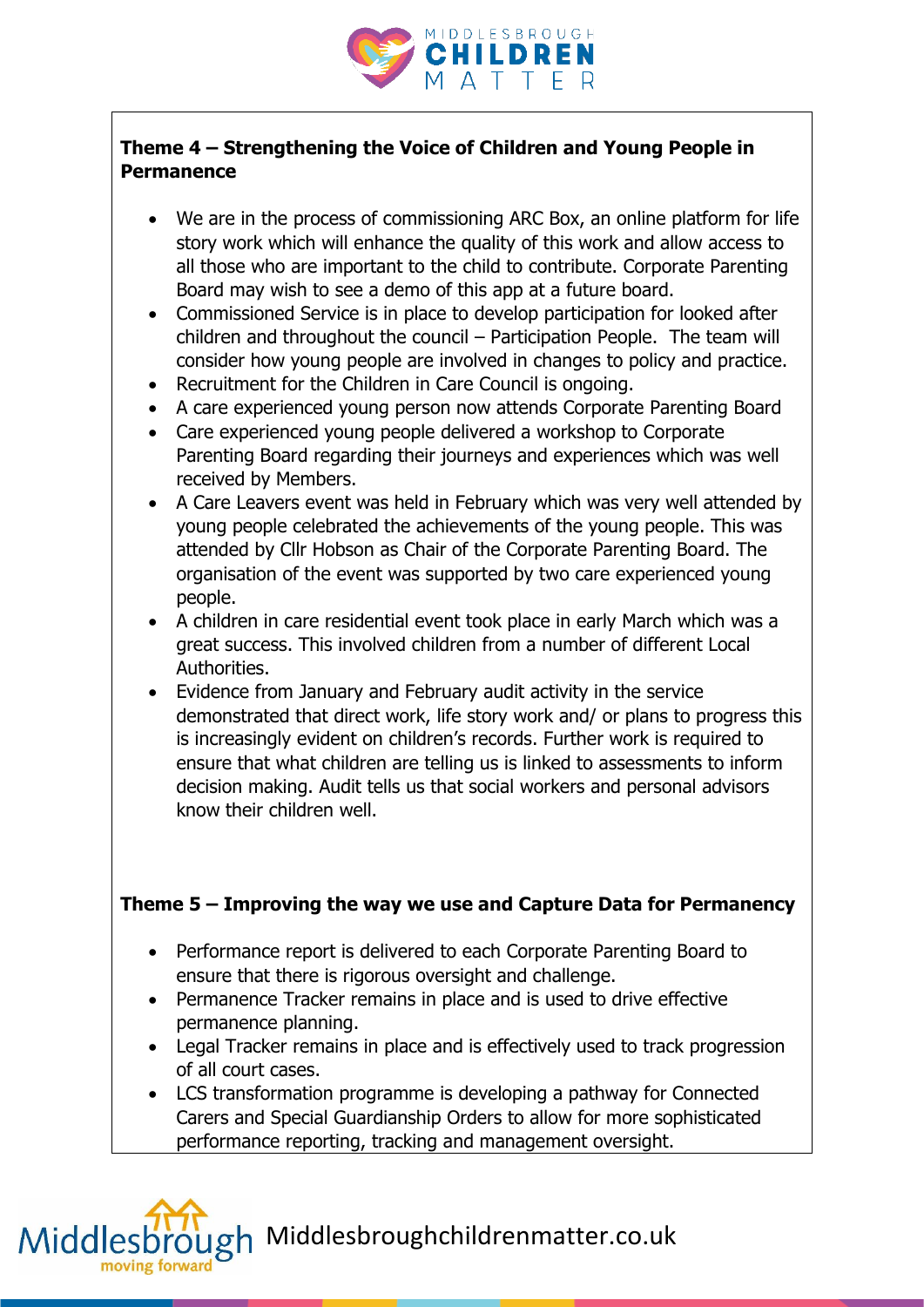

• Permanence dashboard and score card is in the process of being developed to ensure that that performance reporting is improved further

#### **Theme 6 – Supporting Permanence in Education, Employment and Training**

- Virtual School and Social Care delivered joint Hot Topic sessions to staff in October 2021 regarding joint working and the effective use of Personal Education Plans.
- Annual training plan for Designated Teachers
- Strengthened joint working with the Virtual School has led to weekly reviews of children absent from school alongside health and social care.
- National Association of Virtual School Heads (NAVSH) Virtual School peer review September 2021. An action plan is in place to take forward learning and improvements.
- University mentor Scheme commenced this term and provides support from university students for year 10 and year 11 children in our care. To improve educational outcomes and raise aspirations for our young people
- DFE post 16 pilot commenced and is in place from September 2021 to March 2022. We successfully made a bid for additional funding to support post 16 outcomes.
- NEET PEPs. NEET PEPs were introduced in September 2021 to provide more focussed support for those who are not in education, employment or training or at risk of falling in to this category
- NEET task and finish group continues
- NEET Clinic remains in place, is held monthly and is supported by YOS, Virtual School, SEND, Work Readiness, Thirteen Housing and some local providers
- Virtual School Annual conference took place on 11 February 2022
- Designated Teachers handbook was published on 11 February 2022
- Carer and adoptive parent handbook has been published and is in place to support carers and adopters to meet the educational needs of the children they care for
- A process sis now in place to fast track EHCP assessment for children in care
- The Virtual School has strong links with schools through Designated Teacher Networks



gh Middlesbroughchildrenmatter.co.uk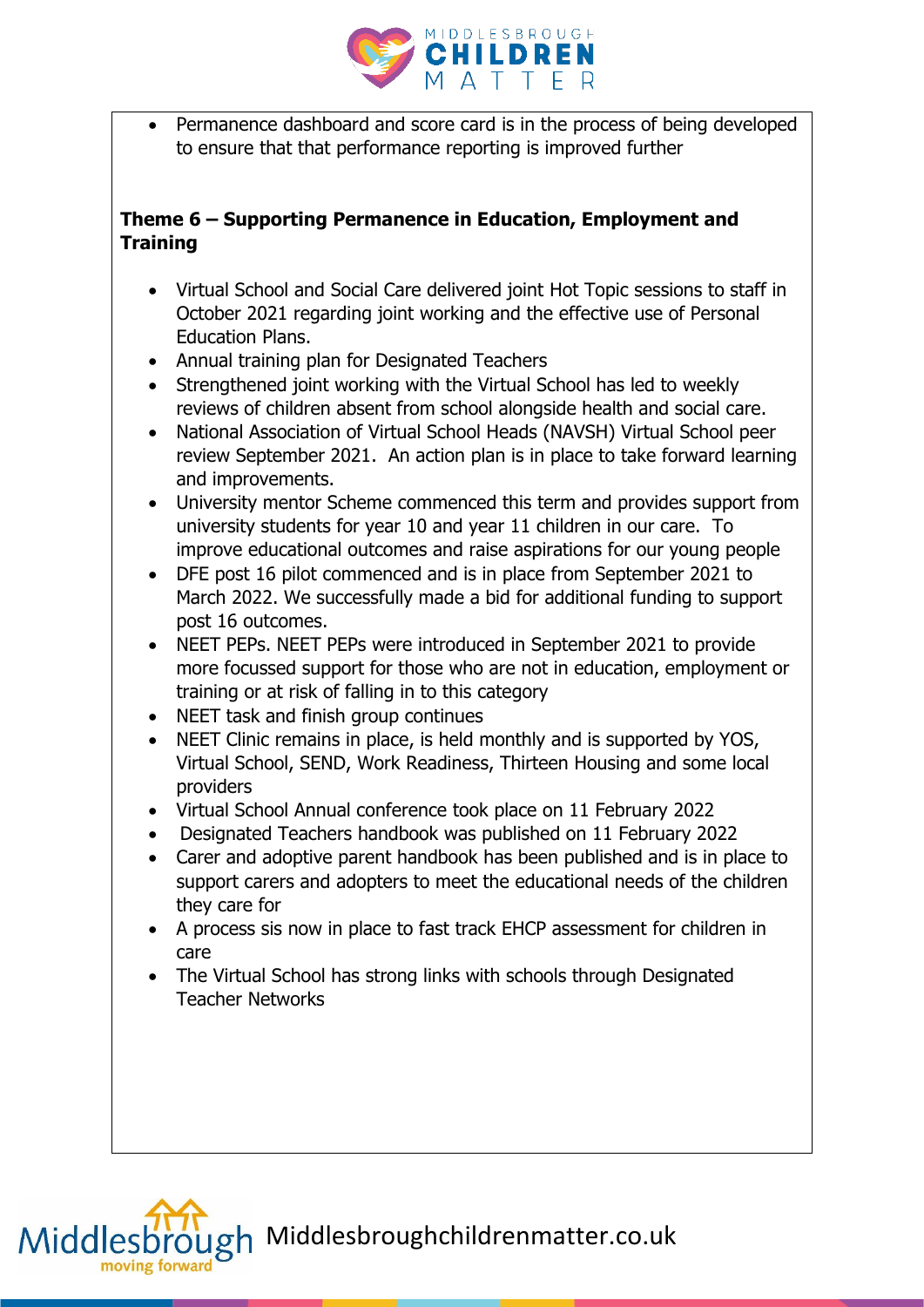

# 4.0 Impact/Performance/Data

- $\checkmark$  Overall in the lasts 12 months, the looked after populations has reduced from 586 children in February 2021 to 503 in February 2022 (14% reduction). There has been a 28.3% reduction in the overall numbers of looked after children since the height of 702 in September 2020.
- $\checkmark$  The rate per 10,000 has reduced from 176.9 in February 2021 to 151.8 in February 2022. The gap is closing on our statistical neighbour position (134.4)
- $\checkmark$  Since 01 April 2021 24 Adoption Orders have been secured. This includes:
	- 4 children of BAME
	- 4 sibling groups of 2
	- $-2$  aged  $4+$
	- 1 child with significant health needs
- $\checkmark$  There are currently a further 36 children progressing to adoption with Placement Orders. Of which only 1 child does not have a confirmed link.
- $\checkmark$  There has been a total of 64 children secure permanence through the granting of a Special Guardianship Orders in the last 12 months.
- $\checkmark$  Connected Carers There are currently 109 children in connected carers placements. This has reduced from a height of 212 in 2020.
- $\checkmark$  Placement with Parents There are currently 41 children placed with parents. This has reduced from 52 children in October 2021 and from a height of 99 children in September 2020 to 58 in August 2021. (58.5% reduction)
- $\checkmark$  There have been no looked after children permanently excluded from school in the last 5 years.
- $\checkmark$  There has been a 128% reduction in school suspension from 2019/20 to 2021/22
- $\checkmark$  Only 1.7% of looked after children are receiving less than 25 hours education (9 children). Of which there is an action plan and oversight from Virtual School with regards to each child.

5.0 Risks